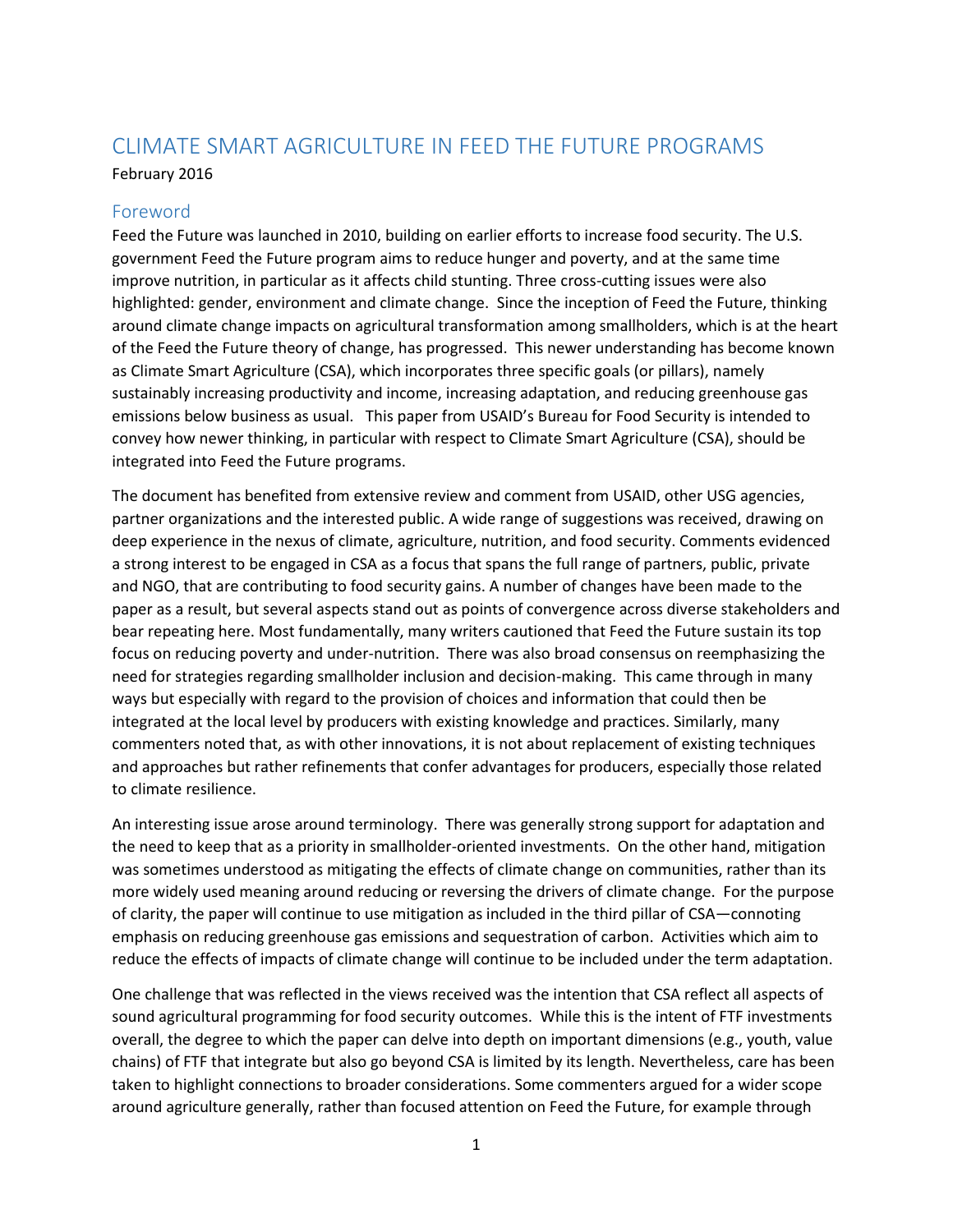more detailed discussions around agriculture and deforestation. Conversely, others argued for much greater specificity in the examples used, citing experience in particular production systems or situations. These were all valuable suggestions, and some additions were made, but greater detail will generally be found at the planning and analysis at the level of FTF mission portfolios and other investments. The intent here is to provide framing that informs FTF programming decisions at the level of concepts and strategies.

Operational aspects of enhancing CSA in FTF programming and Monitoring and Evaluation systems are referred to here, but are being more fully developed elsewhere. This document is intended to share USAID's approaches with partners involved in USAID programs, along with the wider agricultural development and food security development community. Agricultural and climate sciences are advancing, as is understanding of how they interact. Learning organizations benefit from new understanding and experience, and the Bureau for Food Security views CSA in this dynamic context, reflecting USAID investment and approaches generally. It may also be useful to allied development objectives where climate smart agriculture can contribute—including climate change but also biodiversity, economic growth, environment and resilience, among others.

Finally, thanks to all those, across Feed the Future, partners and interested organizations and individuals, who shared their perspectives and made suggestions. We hope the resulting paper provides helpful framing for more fully integrating climate smart approaches into agriculture and food security investments, within the context of Feed the Future and beyond it.

#### Introduction

For over 50 years USAID has pushed the frontiers of innovation to develop, test and advance best practices in agriculture and rural development. USAID's agriculture programs aim to improve nutrition, economic and social circumstances of agricultural producers and communities, and enhance food security of countries and regions as a whole. Smallholder producers, particularly women, and vulnerable consumers, particularly young children and mothers, are emphasized in program design. The livelihoods of about 2.5 billion people around the world depend on rain-fed crops, fisheries, and livestock – sectors all vulnerable to changes in climate. Investments under the U.S. whole of government Feed the Future initiative focus on agricultural and food systems as means to achieving two overarching goals of reducing poverty and child stunting. In practice this means improving the efficiency and productivity of agricultural systems, and protecting livelihoods by developing the capacity of farmers so they are more resilient to shocks, especially those posed by weather variability and market and climate risks. This document brings climate smart agriculture into focus as integral to the effectiveness and sustainability of agriculture and food security programs over the longer term.

In 2010, the Feed the Future Guide advised that both climate change adaptation and climate change mitigation be considered throughout the program cycle. These efforts align with the Agency's 2012 Climate Change and Development Strategy, which outlines the three strategic objectives of mitigation, adaptation and integration. Feed the Future has offered specific further guidance on adaptation and resilience, as well as around environmental sustainability. In fully integrating climate-smart analysis and practice, Feed the Future needs to promote smart agriculture that takes into account the challenges and risks, as well as the opportunities, associated with climate change. Given the existing focus on adaptation and resilience in current FTF programs, this paper lays out further considerations especially in the area of mitigation that can complement existing climate adaptation programming.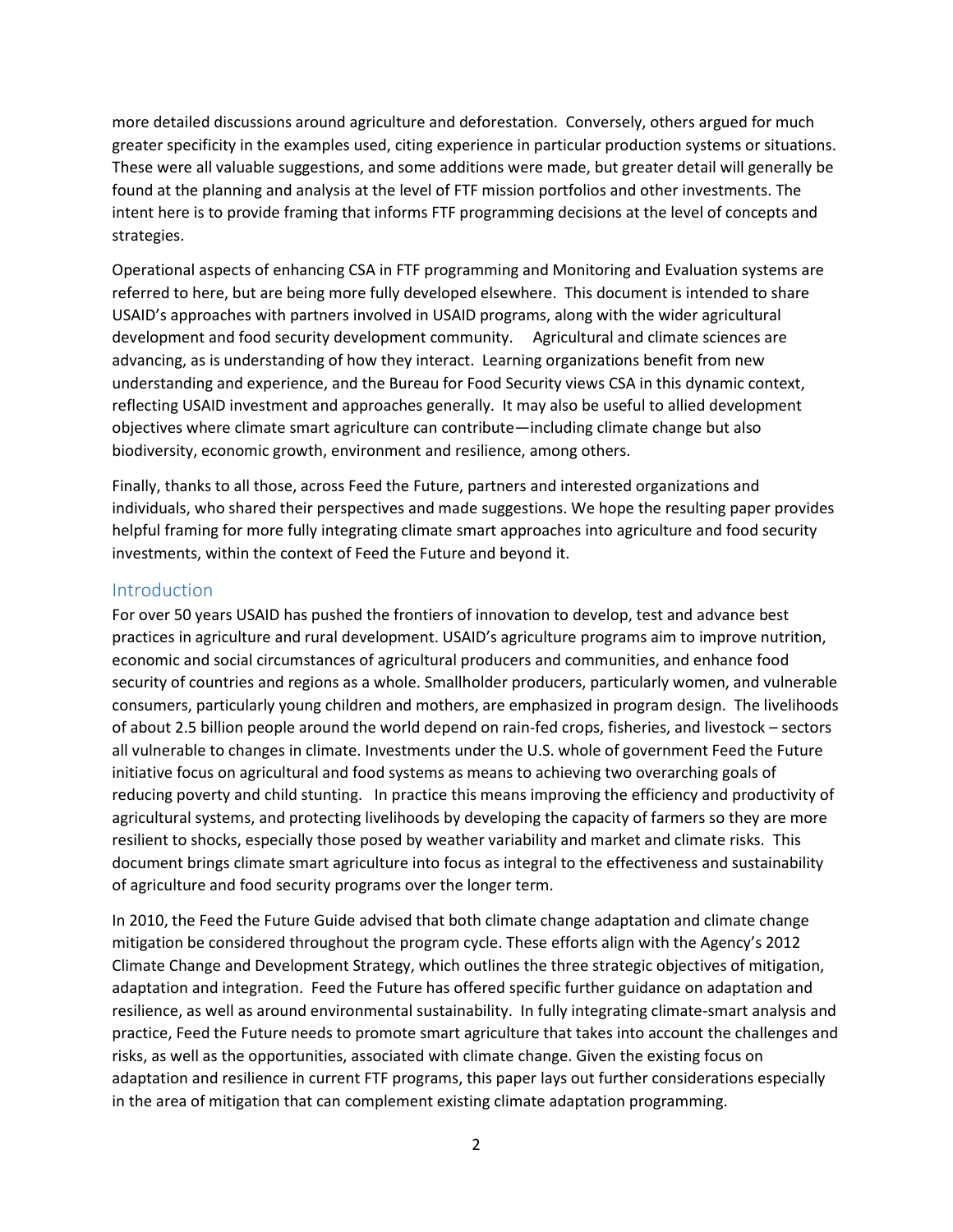## The intersection of climate change and agriculture

Climate change poses drastic risks to every facet of our lives, from diminishing water availability, higher temperatures, changing precipitation patterns, rising sea levels, ocean acidification, and more frequent extreme weather events. Populations in the developing world, where many are already vulnerable and food insecure, are likely to be the most seriously affected by the impacts of climate change. Nearly half of the economically active population in developing countries relies on agriculture for their livelihood and about 75 percent of the world's poor live in rural areas. Combined with global population growth and increasing demands on agriculture, climate change threatens the progress of global food security and the long-term sustainability of agricultural production systems and the larger landscape.

Small-holder farmers, pastoralists and fishing communities in the least developed countries (LDC) are among those most vulnerable to climate change, as their production systems often lack the resources to manage an effective response to climate threats. Increasing the adoption and sustained use of crop, livestock and mixed farming system practices and technologies that both respond to climate change and reduce its drivers (emissions) are critical to enhancing global food security. Although adaptation and resilience have been USAID's main focus for addressing climate change in agricultural programs, many programs also encompass opportunities to reduce emissions. This reflects the fact that adaptation and mitigation frequently go together, as can be seen in practices that reduce energy use (e.g., zero tillage) or enhance soil organic matter (e.g., conservation agriculture, incorporation of perennials) in smallholder production systems.

Although many food-insecure developing countries contribute relatively little to global emissions, land use can constitute the main sources of emissions in these countries. More specifically, emissions associated with land conversion for agricultural use, such as tropical deforestation, constitute the majority of those emissions. While FTF programming targets agrarian areas, many approaches promoted in FTF could be relevant to conserving natural resources and enhanced sustainability in ways that could help reduce incentives for land use change. For example, in more humid zones, multi-story agricultural systems integrating trees, crops and livestock may be feasible. Good governance around land and resource tenure also have important roles to play. USAID invests extensively outside of FTF in a range of approaches to reduce deforestation and greenhouse gas emissions both directly and through associated supply chains (e.g., TFA 2020). The goal of reducing land conversion, through both direct (e.g., policy and governance supporting conservation, valuation of ecosystem services, etc.) and indirect means (increasing productivity and resource-use efficiency in existing agricultural systems), is an area where USAID investments in agriculture, climate change and environment complement and reinforce each other.

Feed the Future programs on the other hand target more densely populated, agriculturally productive lands where sedentary agriculture systems predominate. In these settings, sustainable intensification, which is at the heart of the FTF Research Strategy, is increasingly being promoted. Its goal is to reduce poverty and under-nutrition and reduce production risks while sustaining or improving the natural resource base. Adaptation to climate change, diversification, resource-use efficiency and information access are essential elements in the FTF approach to sustainable intensification. Globally, sustainable intensification of prime agricultural land may help to relieve pressures on more marginal or fragile lands, or on biodiversity-rich natural areas. At the local level, governments and communities make important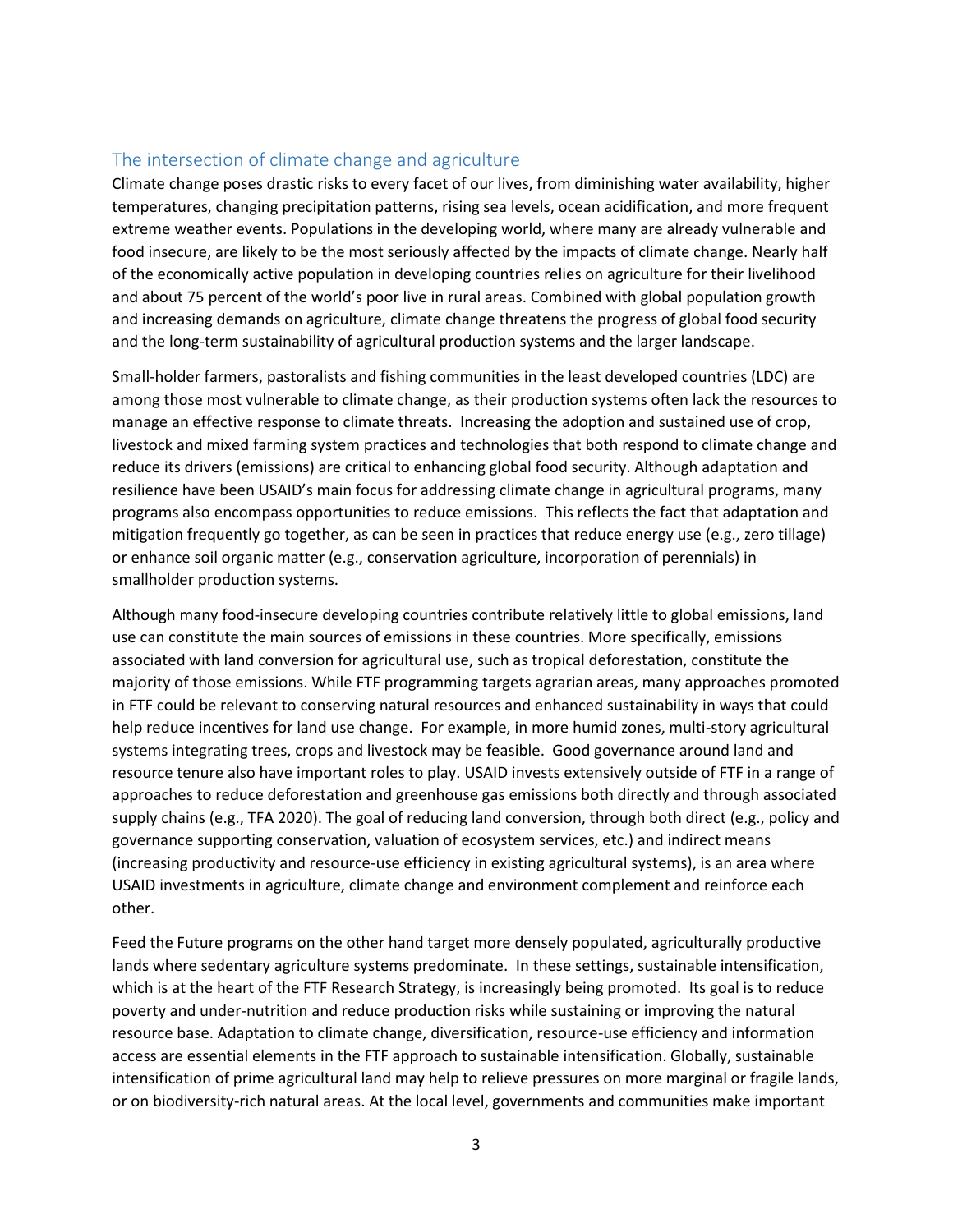decisions regarding resource management. More extensively managed agricultural areas (e.g. pasturelands, non-contiguous field cultivation) offer additional opportunities to align food security, resilience in the face of shocks, environment and climate change oriented approaches in management of crop, livestock and rangeland resources (e.g., farmer-managed forest regeneration, incorporation of trees in sloping areas, etc.). Again, both government policy and community decisions are important factors in shaping local outcomes.

FTF programs can connect to and benefit from local and national systems of governance concerning land and resource use. Land tenure frameworks have a bearing on choices made by individual families and communities and could be factors in choices made. For example, integration of perennials (e.g., trees) or willingness to invest in organic matter accumulation in soils may depend on ownership and use norms. While most projects will focus on zones of influence within partner countries, some will be directly affected by cross-border or larger regional issues. Regional organizations may provide important context or opportunities for CSA, just as they do for other issues like trade or seed policy.

Opportunities to advance adaptation and mitigation to climate change go beyond production to postharvest handling, input and output value chains and the larger agri-food system that links producers with consumers. As farmers adopt more commercial value chains and move away from subsistence farming, there is a potential for increased emissions but also many opportunities to incorporate energy efficiencies, waste reduction and emission mitigation technologies. At the local level, collaboration with farmer organizations offers good opportunities for reducing food waste, contamination and spoilage in producing communities. Similarly, the same objectives can also be targeted through public and especially private investment across the food system.

While FTF value chains frequently address obstacles to reduce losses, there are also systemic opportunities for approaches that raise awareness among actors including through policy and governance. For example, more efficient markets and trade (e.g., faster border crossings, improved warehouses that reduce loss) offer excellent opportunities for reducing the agri-food system climate footprint, while also supporting profitability gains. Greater post-harvest efficiency can also directly contribute to enhancing overall climate smartness of the food system by reducing incentives for what could be redundant production, with its attendant costs, resource use and greenhouse gas generation. Working with the civil society, private, public sectors, FTF programs can promote environmental practices that underscore climate smart approaches as being aligned with best ecologically friendly business practices.

#### Development Policy Context for CSA

In September 2014 President Obama issued Executive Order #13677 on Climate-Resilient International Development at the UN Secretary-General's "Climate Summit" The Executive Order requires the integration of climate-resilience and adaptation considerations into decision-making regarding all United States' international development programming. This includes, among other things, screening, assessing, and evaluating strategies, planning, programs, projects, investments, facilities, and funding decisions for climate-related risks and vulnerabilities, using best-available climate change data, tools, and information, and then adjusting those activities, as appropriate, to make those investments more robust in the face of climate changes already happening and still to come.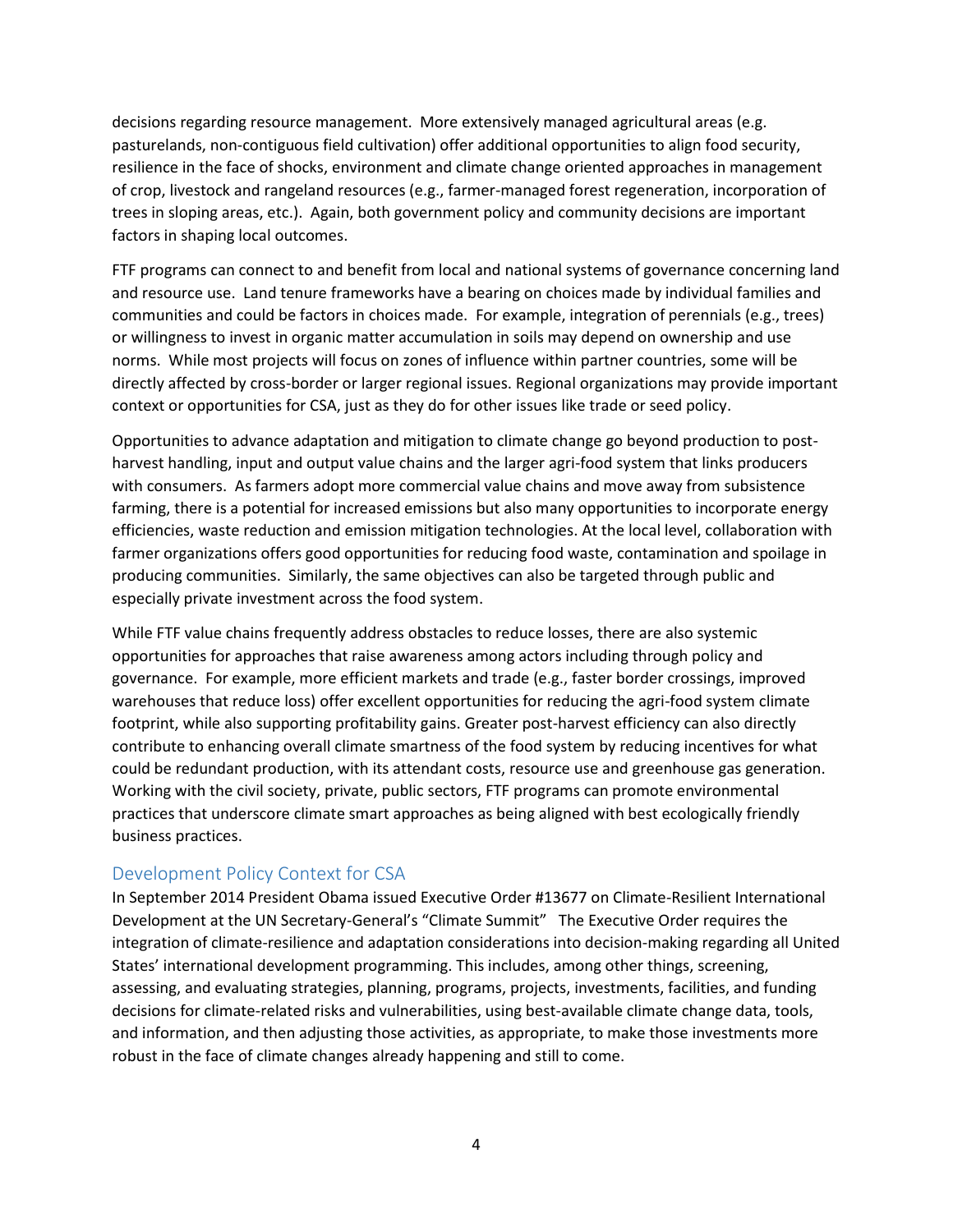At the summit, the U.S. joined many other nations and organizations in launching the Global Alliance for Climate Smart Agriculture. With leadership from Food and Agriculture Organization of the United Nations, the World Bank, the Climate Change, Agriculture and Food Security (CCAFS) program of the CGIAR (Consultative Group on International Agricultural Research) and others, the Global Alliance will seek to advance CSA in order to boost food and nutrition security through climate informed and natural resource-efficient agricultural practices, food systems and social policies. Feed the Future will foster sharing of information on steps taken and progress towards CSA impacts in ways that can reach and potentially benefit all GACSA participants. Elsewhere, the U.S. Government has shown its commitment to drawing on state-of-the-art science and policy to directly address critical climate change risks to food security and agricultural development, and to support mitigation opportunities (the Global Research Alliance on Agriculture Greenhouse Gasses).

CSA is also an increasing priority of host countries. African Heads of State recognized the importance of CSA in the Malabo Declaration (June 2014), which set a goal of 25 million farm households practicing CSA by 2025 (referred to as Vision 25x25). In addition, there are a number of regional CSA alliance efforts, including in Central America. As a learning organization, Feed the Future seeks to continually advance and refine approaches to food security that reflect the evolving policy context, reflecting the latest analyses, best practices and host country priorities.

## A working definition of CSA

USAID generally follows the FAO definition of climate-smart agriculture (CSA) as presented at the Hague Conference on Agriculture, Food Security, and Climate Change in 2010, and reaffirmed at the launch of the Global Alliance. It is composed of three main objectives:

- Sustainably increasing agricultural productivity and incomes;
- Adapting and building resilience to climate change; and
- Reducing and/or removing greenhouse gas emissions, where appropriate (the FAO definition uses possible).

CSA is, fundamentally, "smart agriculture informed by climate science." It encompasses how agriculture affects and is affected by climate change, and aligns this integration with food security objectives (reduction of hunger and poverty, improved nutrition).

USAID's definition of CSA incorporates aspirational principles as well:

• Systems approach: CSA is not a practice or list of practices, but a continuous process that considers challenges that arise at the intersection of climate change and agriculture holistically, including identifying and addressing barriers to adoption.

• Intentionality: CSA deliberately considers how climate change will impact activities (adaptation) and, how activities will impact climate change (mitigation), both on and off the farm field, even where no further action is taken.

• Multiple benefits: CSA seeks to integrate approaches and options in ways that that maximize synergies and reduce tradeoffs.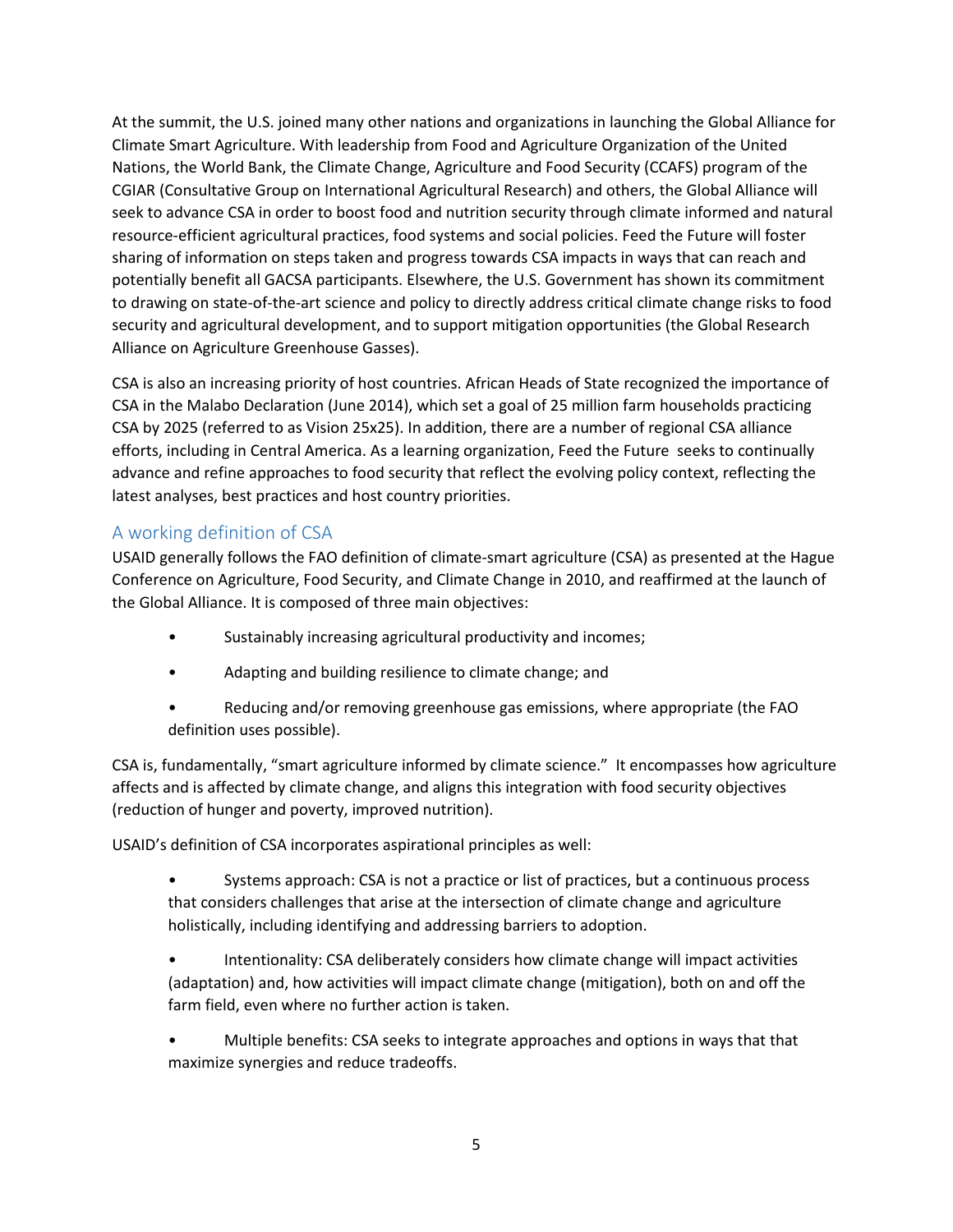- Context specific: CSA is specific to the relevant geography and climate change impacts as well as socio-economic, political, cultural, and environmental factors.
- Long-term perspective: CSA acknowledges and addresses short term needs while encouraging a long-term perspective to consider future climate change impacts and their uncertainties, and takes advantage of new information.

## Climate Smart Agriculture in the Context of Feed the Future

All of the above objectives around CSA need to be placed in the context of Feed the Future's approach and theory of change that places smallholder farmers, pastoralists and fisher-folk at the center of the investment strategy. Integration of CSA will be around solutions that small-holders choose to consider and adopt as part of their production decisions. Thus CSA needs to be integrated into best practices and approaches that support overall Feed the Future goals around poverty and nutrition; this is clearly codified in the first pillar. Having stated that, objectives around sustainable productivity and income growth benefit from attention to both adaptation and mitigation, the second and third pillars of CSA. CSA adds additional importance to efforts and innovation aimed at uptake of new technologies and practices by smallholders, in particular behavioral change communication so that sustainable and feasible solutions can reach scale. In this context, as in others, CSA needs to be integrated into best practices around farmer and community engagement as emphasized across FTF.

Managing risk to increase adaptation: CSA confirms best practices around integration, sustainability, program learning and management, and especially around managing risks. Risk reduction could be its strongest selling point to farmers. Good agricultural practice inherently takes into account weather variability, spanning environmental services (e.g., water availability), on-farm production and postharvest handling and storage, all of which are subject to shocks. In many areas where FTF programs are active, planning for weather variation constitutes important first steps towards resilience and longer term climate adaptation. FTF development investments in innovation are focused on longer term adaptation to higher temperatures in crops and animals, resource-use efficiency and new approaches to emerging threats, many of which are linked to climate change risk reduction.

Resilience: In the context of resilience, CSA is viewed as a key component of reaching higher-order goals around reduced risk and asset accumulation. Resilience programs that link humanitarian response and development, e.g., livestock watering points and market information, can also provide openings for weather and climate risk management. Climate adaptation strategies that underpin resilience often confer mitigation benefits, although that outcome is not a driver in planning. Farmer-managed natural regeneration of savannahs is an excellent example of major "tag-along" impacts on carbon sinks (soil and woody plant). Sustainability of various interventions is also seen within a lens that includes labor availability, informal safety nets based on remittances and policies governing migration for both people and livestock. Moreover, resilience programs implement services and information channels that also enhance climate change adaptation in Feed the Future agricultural programs and zones, underscoring the advantage of linking CSA enhancement across investments.

Reducing emissions in agricultural systems: In a development context, mitigation is more complex than adaptation for agriculture. There has been considerable discussion around the implications of the mitigation component (the third pillar of CSA) across the development community. Climate change strategies envision increases in emissions associated with economic development while still looking for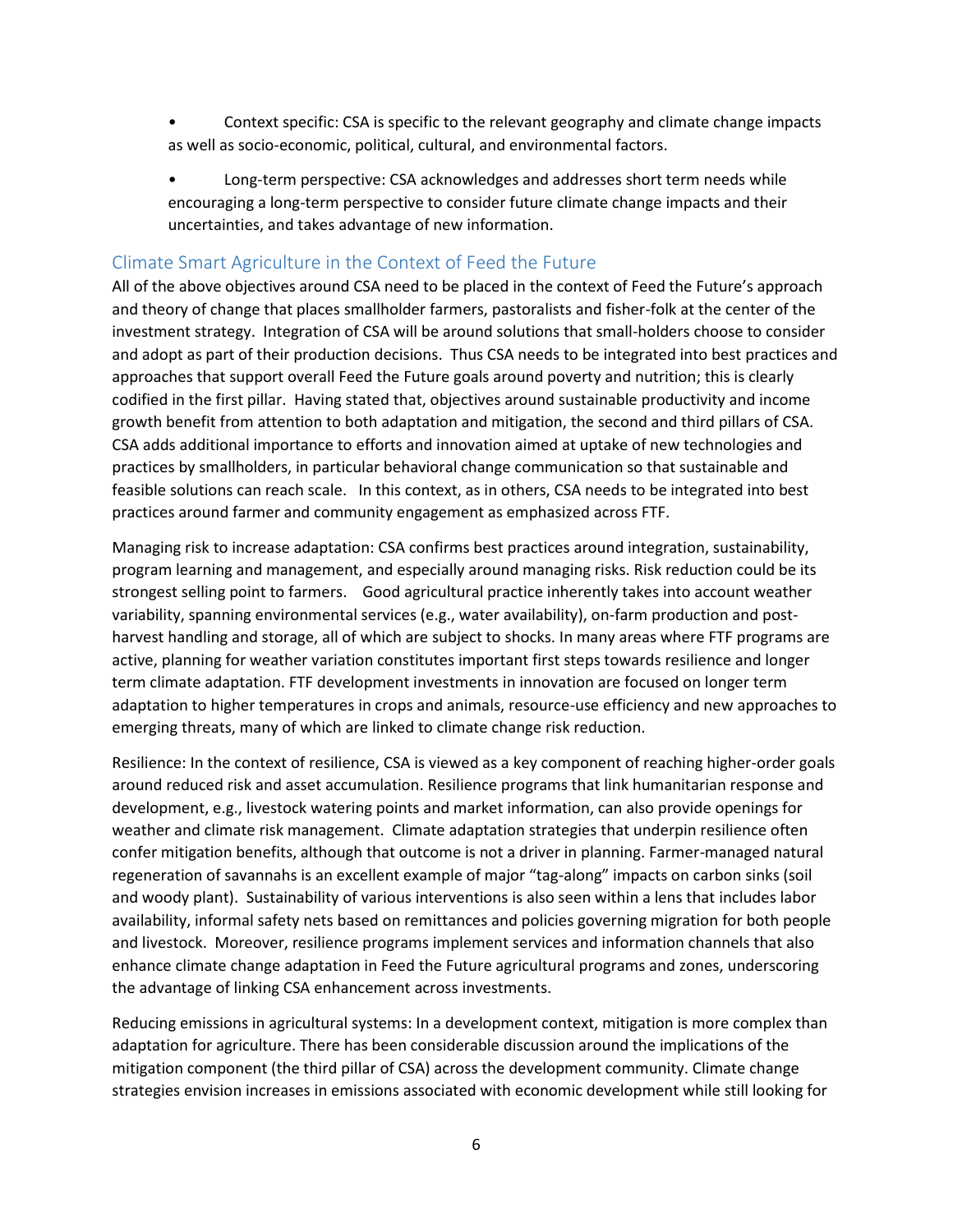opportunities for reducing their growth, and agriculture and food security are no exception. Although there may be some instances where absolute reductions are possible, in many instances achieving our hunger, poverty and nutrition goals will require pathways that lead to emissions increases. FTF programs should thus consider opportunities to promote efficiencies or enhance carbon sinks in ways that reduce emissions growth as part of an overall approach that is acceptable and likely to be adopted by smallholder farmers.

Trade-offs: This understanding will likely lead to different approaches across a range of settings, which is fully consistent with the context specific nature of CSA. In many situations, USAID's agricultural investments aimed at increasing food security through productivity, income and nutritional gains for smallholders may result in increased emissions in absolute terms. A recurring case in point is that of smallholder farmers in sub-Saharan Africa where no fertilizer is currently used. In these situations, the "triple-win" of driving productivity, adaptation and mitigations gains may mean integrating fertilizer use in ways that also take into account biological nitrogen fixation through legumes in rotation (crops and/or trees) and management of organic (e.g., manure, compost) matter. These approaches can be integrated together and with mineral fertilizers and urea in ways that enhance the overall efficiency and effectiveness of each. In other words, "bending the curve" away from where emissions would be if other productivity- enhancing innovations were adopted may offer major wins in the context of CSA.

On the other hand, in many FTF zones in Asia, farmers may already be using significant levels of inputs and the larger climate win linked to food security and nutrition may be through much greater efficiency in the production system, reflecting water savings and reduced energy use (e.g., reduced tillage, energyefficient irrigation). Thus trajectories within lower or higher input systems, when intentionally framed and in the context of a conducive enabling environment, could be seen as climate smart, meeting adaptation and mitigation goals as well as driving income and nutrition gains. Regardless of context, a range of other factors—production and weather information, index insurance, analysis of trends and national policies—are also relevant to a climate smart approach.

Diversification and Value Chains: In general, Mission FTF programs work within diversified production systems that reflect farmer choice around crops, livestock or fish although a limited number of value chain may be the focus. Producer opportunities and decisions drivediversification, not only through the number of crops or livestock species, but also by using a wider range of improved varieties and staggered planting times for a given crop. Over a longer time period, crop choices by farmers may shift as risks with one crop rise while another crop option is viewed as a safer bet. Thus diversification can be a strategy for managing risk and optimizing returns, particularly when informed by information on potential shocks, seasonal forecasts and long term climate trends. Diversification and risk reduction can also go together through capital investments in irrigation and mechanization; the challenge is how to achieve these in smallholder contexts. Ultimately, it will be farmers who directly determine their risks, but FTF programs can help widen the array of appropriate options that confer greater resilience as well as more efficient production with a commensurately reduced GHG footprint.

Inclusive and efficient markets and policy: Climate smart agricultural development also depends on decisions beyond the farm, as part of larger, economy-wide climate-resilient and lower emissions development strategies. Feed the Future addresses post-farm opportunities through partnerships. Market infrastructure, while largely a private good, might respond sooner to changing conditions if better information is available. Policy and governance decisions around public infrastructure (roads,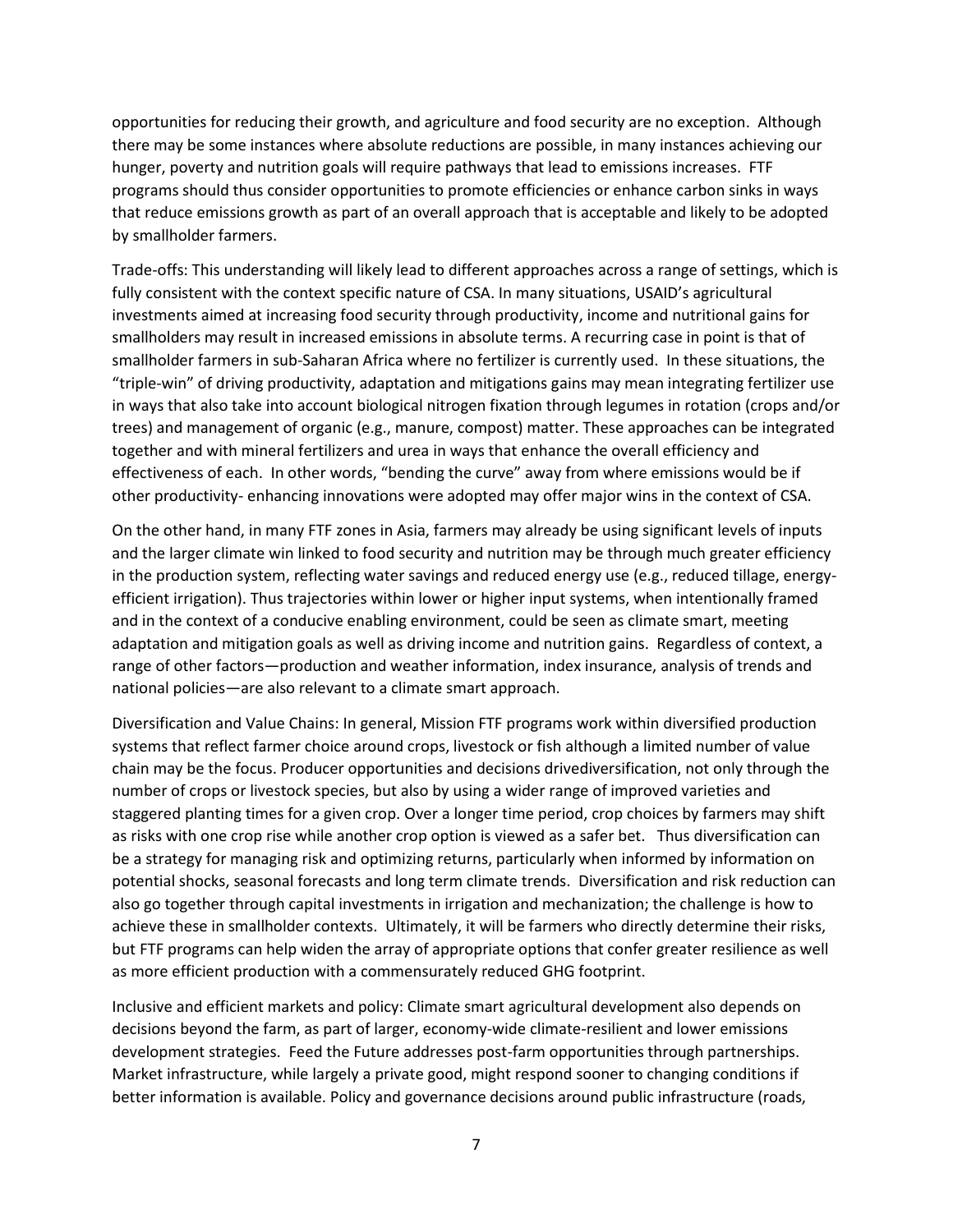ports, etc.) will likely have an impact on market efficiency and climate smartness associated with reduced transit times and reduced postharvest losses. Positive changes in terms of efficient and resilient market systems can also lead to a responsive food system that drives greater efficiency with mitigation impacts in both public and private investment. In most situations, economic efficiency will strongly support efforts to conserve product value, reduce energy consumption and drive diverse profit centers across developing agricultural economies.

# Implementing Climate Smart Agriculture in FTF Programs

FTF supports a broad range of agriculture and food security efforts, in many different ecosystems, value chains, market sheds, watersheds, and cultural contexts. They include supporting partner countries to develop their capacity and policies to lead and manage their development efforts; improving agricultural research and development of existing, proven technologies to unlock agricultural growth and transform economies. All are aligned with and focused on contributing to the goals of reducing the prevalence of poverty and under-nutrition. The integration of CSA into FTF programs, which builds on previous adaptation efforts, should focus on the following five areas:

1. Use sound climate data and science. Country, Regional and Washington operating units are working together to improve our understanding of climate change impacts, and the risks that climate change pose on agro-ecosystems and food systems that are the focus of the agriculture and food security portfolio.

2. Develop and deploy climate smart technologies and innovations. USAID investments will help develop and increase the adoption of a suite of agricultural technologies and innovations that help achieve effective climate smart approaches, and that are acceptable to and benefit smallholder producers.

3. Strengthen human and institutional capacity in ways that foster adoption of CSA by smallholders. USAID will build on the capacity and knowledge of agricultural innovation systems and services that support producers and food systems to deliver climate smart agriculture practices and services.

4. Build and maintain partnerships for impact. USAID will partner with the private sector, civil society and host governments to maximize the effectiveness of CSA investments, including the enhanced use of public-private alliances.

5. Support polices and an enabling environment that facilitates climate-smart agriculture. Support and assist country governments and regional organizations to establish policies, investments and an enabling environment that facilitate climate-resilient, low-emission agricultural and food system development. Trade-related policies are extremely important in terms of all three aspects of CSA, and should be informed by the best analysis and practices in this regard that have been generated by leading FTF partners.

The following provides some background and explanation for these five areas of engagement.

Sound data and climate science: Countries and communities must be able to access and use quality climate and weather information to identify vulnerabilities to climate change and variability and to evaluate strategies to build resilience. In the interest of increasing our knowledge and understanding of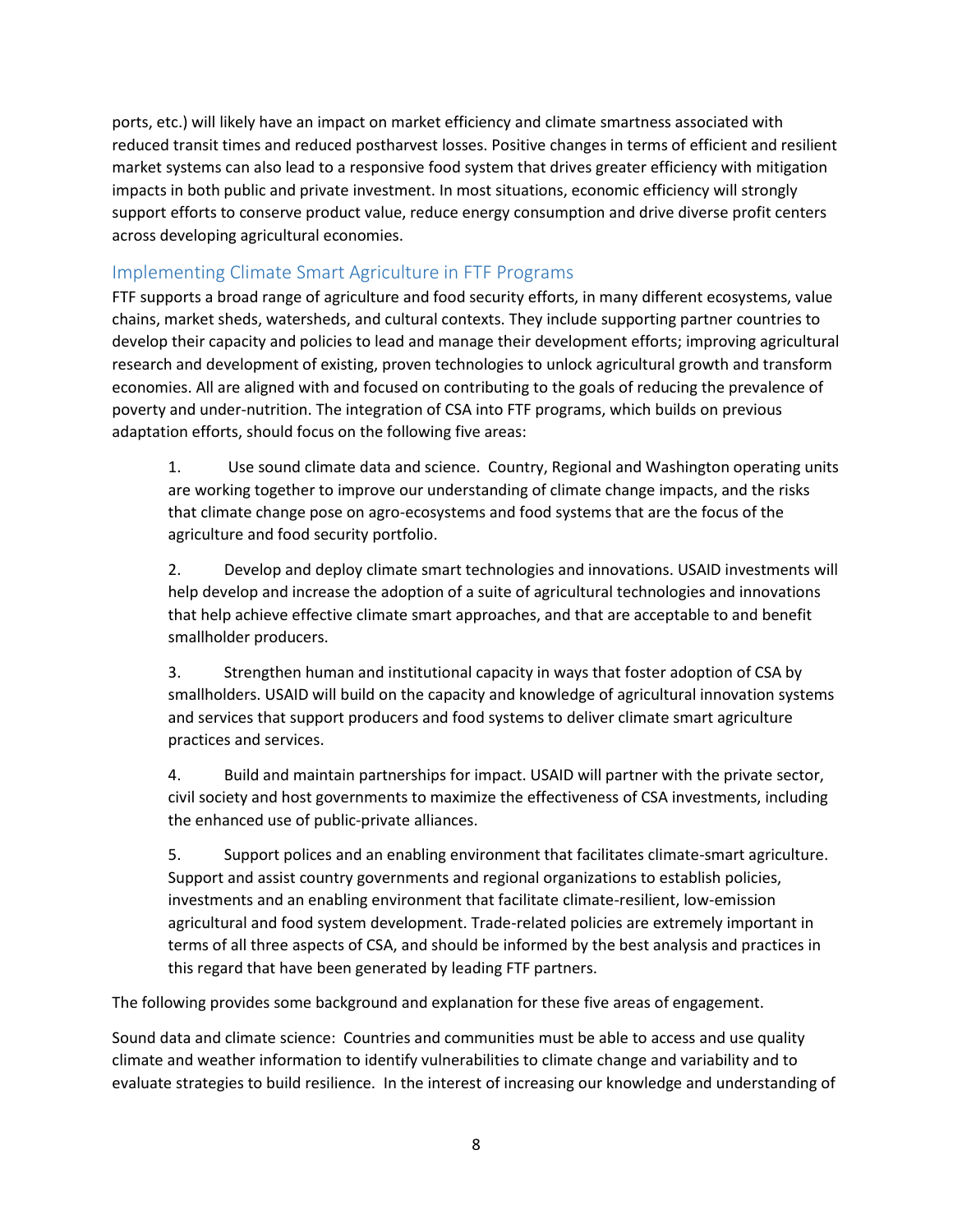climate change impacts on agriculture and food security, USAID-led programs are currently sponsoring a number of country and regional climate-smart-agriculture focused studies and assessments.

Nevertheless, much remains to be learned about the impacts of climate change on different agriculture and food systems, and the options for adapting to or mitigating the impacts of climate change.

Attention will continue to focus on both observed weather variability and climate change vulnerability assessments at the country and regional levels to help identify the risks posed to food security, including risks to on and off farm elements of the food system.

Investments that are specific to climate change, such as those through the Global Climate Change Initiative, will be an essential complement to food security investment in achieving climate smart outcomes. These will include not only developing and using an evidence base for prioritizing development decisions, encompassing likely physical stresses but also how those translate in social and economic systems. The quality of the climate data and modeling, which can vary greatly for LCD's, will be a strong consideration in determining how the assessment results and weather predictions are used. Climate services can help in understanding long term climate trends via networks that develop aids to decision making as well as decision-making directly across economic sectors. Climate services are designed to support the production, translation, transfer, and use of climate knowledge and information in climate-smart policy and planning across sectors, and including agriculture, food security and nutrition.

Develop and deploy climate smart agricultural technologies, practices and innovations that have strong adoption potential. Investment in science, technology and innovation is integral to the success of the climate-smart-agriculture agenda. The current portfolio of research designed and supported by BFS and other Bureaus and agencies is designed to strengthen food security in the context of climate change. It includes significant investments to enhance adaptation, including a range of practices that also reduce GHG emissions. These include efforts to improve crop, livestock and production system resilience in the face of higher temperatures and more extreme weather events, as well as innovations that increase resource-use efficiency and resilience associated with mitigation-enhancing technology and practices. Determining the best opportunities for enhancing mitigation outcomes is an evolving field where improving data and experience will guide how these are best integrated into current and future FTF programs.

Similarly, social science will be needed to consider the cost effectiveness and social desirability of greater attention to mitigation in the context of CSA approaches and enhancements and conversely, to drive adaptation and resilience in ways that do not increase emissions. Technical options for reducing emissions in off farm elements of the food system need to be explored, such as solar powered technologies for chilled storage in horticulture value chains. Where feasible, the use of known effective and profitable CSA considerations and approaches need to be socialized, integrated and scaled.

Developing and deploying climate smart elements of agricultural systems will, like other innovation strategies, reflect a range of factors that reflect context and the priorities of farming households, communities and actors across the agri-food system. To the extent feasible, activities should take into account the interaction of technologies and practices, market demands and farmer preferences and incentives. Ultimately, however, farmers, and in some instances communities, will take decisions based on their perceived needs, opportunities and risks. FTF programs should endeavor to provide them with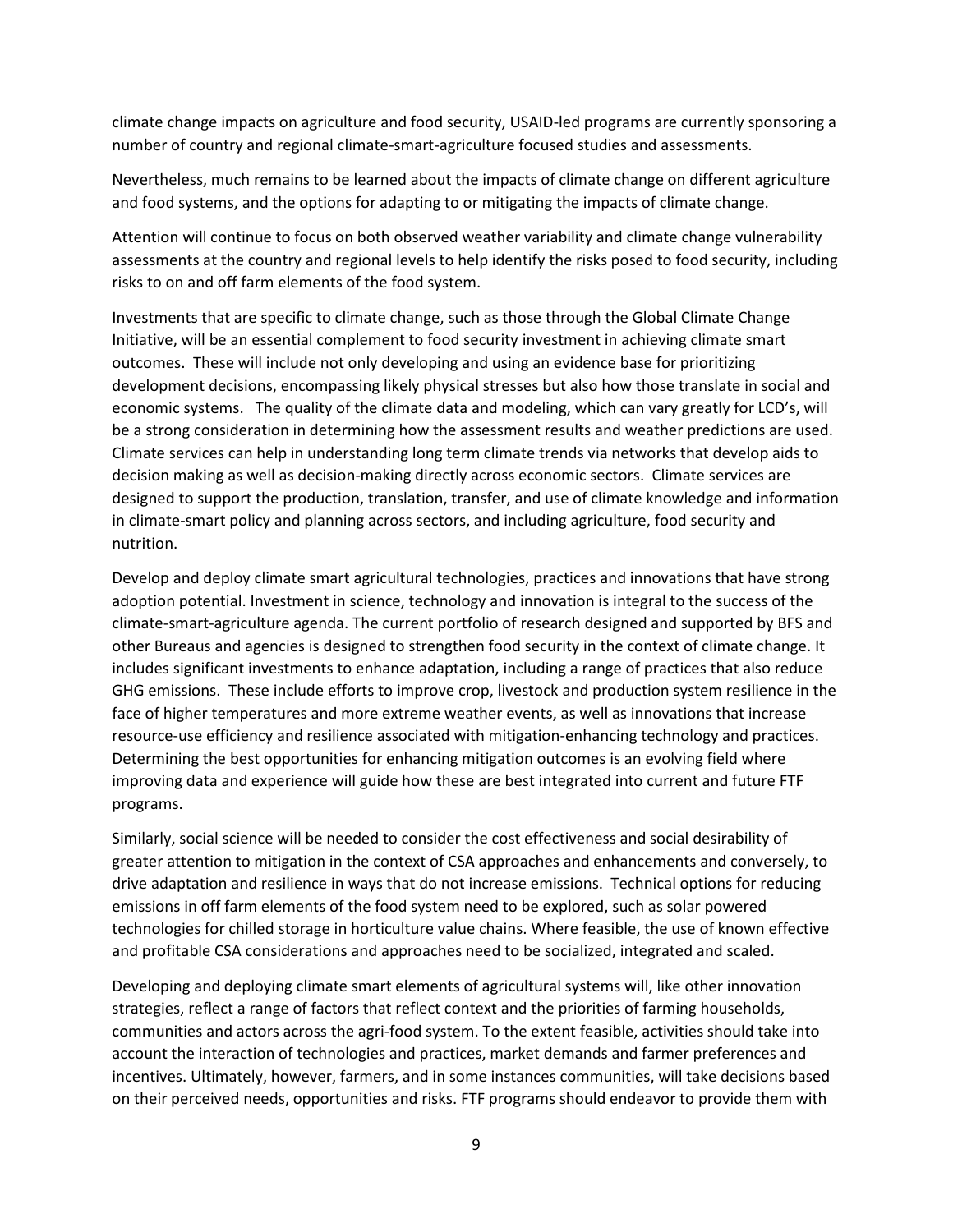the best, most relevant information about considerations, pre- and post-harvest, that foster climate resilient, resource-efficient and sustainable production systems.

Strengthen capacity for increased uptake of practices and services for CSA by smallholders. USAID Country and Regional missions support and promote the development of local capacities, services and systems for agriculture and food security. Scaling up the adoption of practices and technologies that can support a CSA approach will require local delivery systems to be effective, including public and private service providers with the requisite knowledge, skills, and tools. Increased effort and resources will need to be dedicated to achieving this with and through existing and new programs that consider, maintain or strengthen practices for CSA that benefit smallholder farmers. BFS will work with FTF country and regional teams, and other technical staff to develop knowledge and skills needed to integrate, program and monitor CSA efforts within their agriculture and food security portfolios, building on the leadership of host country efforts and priorities.

Of particular importance is the provision of improved information and access to a range of alternatives. Climate services are developing rapidly and offer important resources to agricultural investments in particular. These can be complemented by food security programs that incorporate improved information on markets, technologies and better agronomic and resources management practices. A third factor driving uptake of climate smart approaches is access to appropriate technologies. With both abiotic and biotic stresses likely changing more rapidly than in the past, enhanced seed systems will be needed to provide farmers with an expanded range of choices, in both current and different crops.

BFS will also network with the global community engaged in CSA efforts, and link the global initiatives and centers of with country and regional missions to increase and enhance field based CSA partnerships. To better achieve this, research on farmer decision-making that drives innovation uptake can be very helpful. As an example, researchers are studying the impact of risk-mitigating incentives (e.g., index insurance) on the effectiveness of technology scaling of climate-resilient, nitrogen-efficient, maize hybrids and varieties.

Build and maintain partnerships for impact: FTF programming recognizes that meeting the needs of smallholder farmers adapting to climate shocks will require all relevant actors be engaged. For example, private companies are essential to the commercialization and sustainable scaling of new technologies and practices for resilience and adaptation to smallholders. Other civil society organizations will also play important roles in transmitting information, technologies and practices. Due to the nature of agriculture, many activities that build resilience can also provide mitigation benefits. New and enhanced public-private or NGO alliances are a way to vastly extend USAID's reach on climate smart-technologies and innovations. In both instances, an active learning agenda will be needed, and steps are being taken to put this in place. Not enough is known about the best ways international development agencies like USAID or other development partners can help incentivize NGO and private investment, as well as positive business or operational practices related to CSA. USAID has embarked on a systematic approach to deepening knowledge about more effective private sector engagement in this area, to identify cost effective approaches, opportunities for value added alliances, and guidelines for field missions.

With regard to public sector collaboration, climate-related issues are common problems that donors must collaborate closely on, in order to extend the impact of limited funds. FTF programs seek to work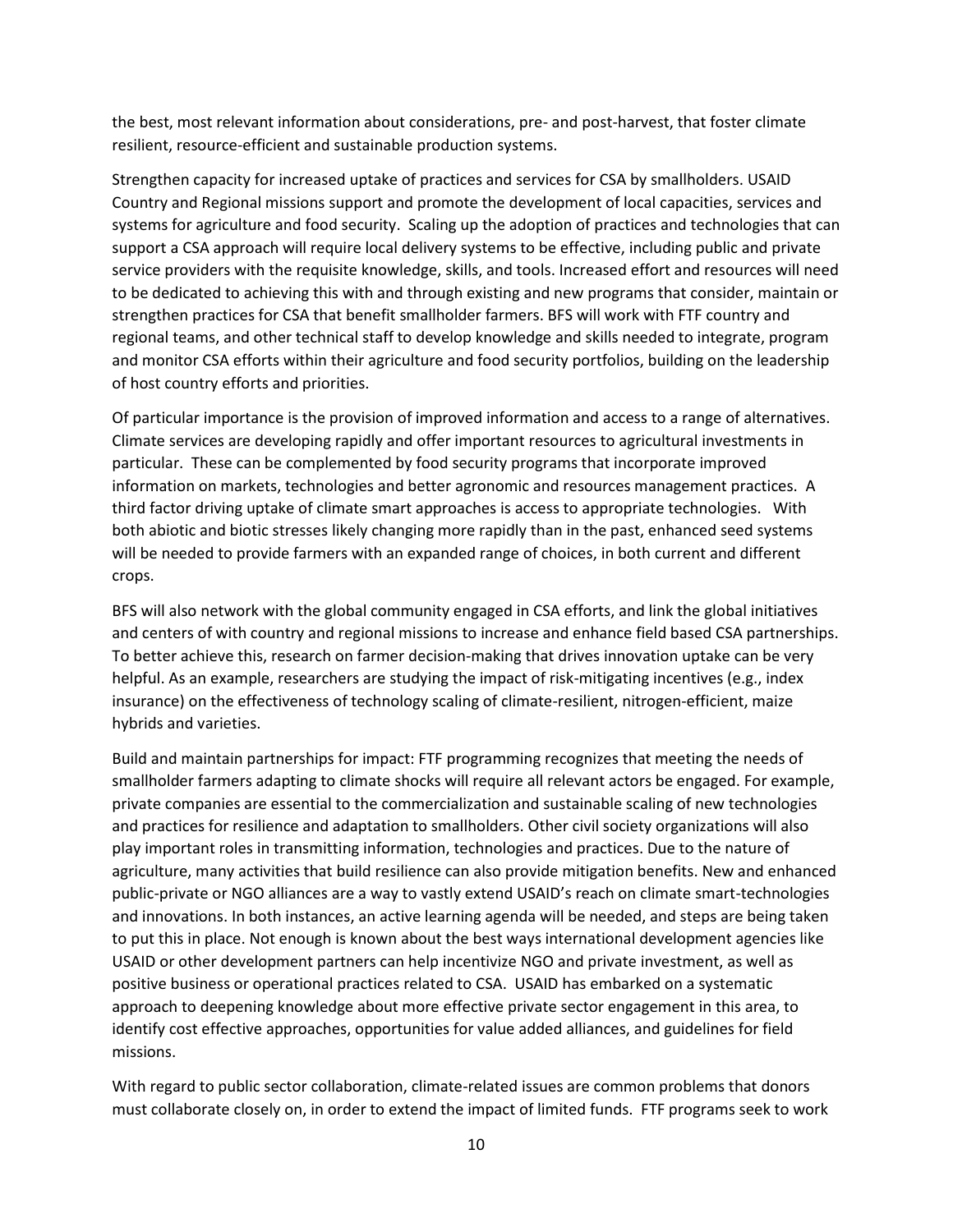closely with the private sector, other donors, and host governments to maximize the pace and impact on food security, and this mindset of partnering should extend to CSA.

Support polices and an enabling environment that facilitates climate-smart agriculture: Achieving the CSA goals will require policies that help producers, especially smallholders, businesses, communities and others manage risk effectively. A central tenet of USAID's agriculture and food security efforts is to work with country officials and leaders to support and secure their commitment to strategies, programs and policies to achieve their goals and our shared interest in reducing poverty and hunger. In Africa, Heads of State and Governments committed to ensuring that 30% of African farmers, herders and fishers are using climate resilient techniques by 2025. In Africa, Asia and Latin America achieving greater resilience to climate change requires continued integration CSA into their national agriculture and food security plans. Secure access and control of land, water and natural resources will be crucial for success on adoption of CSA technologies and innovations by farmers, pastoralists and fisher-folk. Policies that promote changes at the farm and community level can foster enhancement in land, water, crop and livestock management in ways that promote outcomes consistent with CSA. It also must be recognized that many of the transformational changes therefore depend on altering existing power relations (eg. gender dynamics), which involves recognizing the social and political processes that both undermine and constrain resilience.

## Monitoring Progress

Climate Smart Agriculture is context specific and depends on factors such as climate concerns, time frames, agro-ecologies, and enabling environments. Thus, a process that intentionally articulates relevant parameters and then considers an intervention within those parameters is a promising approach to monitoring CSA progress. Feed the Future is developing a process based approach that first frames the CSA effort, and then selects appropriate indicators to track progress. The process is drawing from current monitoring and evaluation systems and teams within the Agency, including that of Feed the Future (e.g., indicators around agriculture and environment) and the Global Climate Change Initiative indicators (4.8 series) and will be designed to be manageable, fitting within the ongoing reporting system and complement existing efforts.

To advance FTF thinking on approaches to CSA monitoring, BFS sponsored a CCAFS led workshop with a range of development partners in early 2015. The workshop engaged leading experts in the Global Alliance on Climate Smart Agricultural community and built on work from the Food and Agricultural Organization and the CGIAR centers, which have been thought leaders in this realm. This USAIDsupported work stream is helping make strides on metrics, supporting Agency needs and contributing to

USG leadership in CSA. On an annual basis, BFS will lead an effort to prepare an Agency-wide update on CSA implementation to present to the Board on International Food and Agricultural Development (BIFAD) and for sharing with other interested partners (e.g., in the Global Alliance for Climate Smart Agriculture, and specifically the Knowledge Action Group). Even as this occurs, building and conveying a broad, integrative vision that encompasses the range of FTF activities contributing to CSA analysis and outcomes remains critically important, both internally in USAID and beyond (in ways that include a range of program partners.)